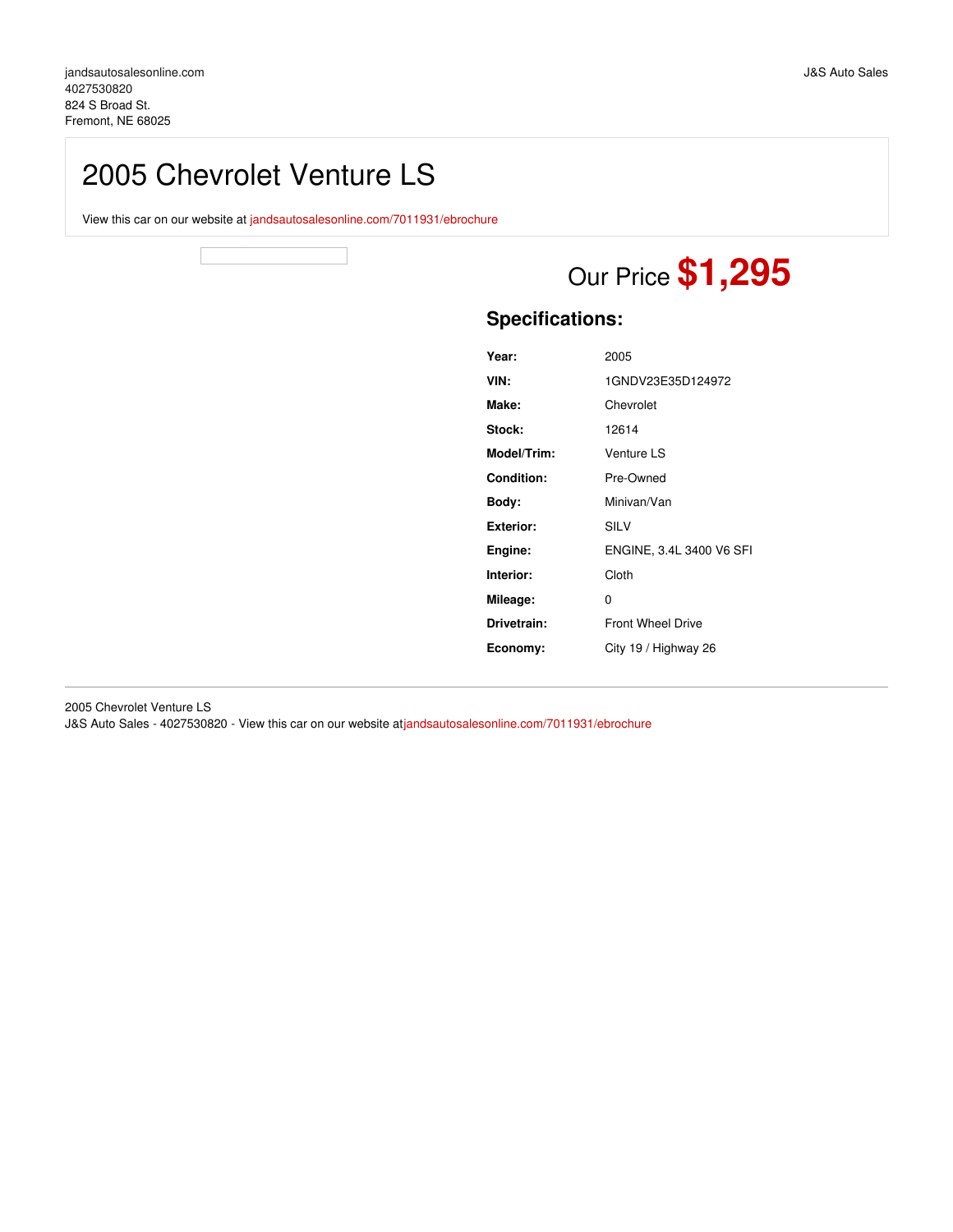

#### 2005 Chevrolet Venture LS

J&S Auto Sales - 4027530820 - View this car on our website at[jandsautosalesonline.com/7011931/ebrochure](https://jandsautosalesonline.com/vehicle/7011931/2005-chevrolet-venture-ls-fremont-ne-68025/7011931/ebrochure)

## **Installed Options**

#### **Interior**

- Custom Cloth seating
- Seats, 7-passenger, front buckets with armrests, 2nd row 60/40 split- folding bench, includes single integral child seat, 3rd row 50/50 split- folding bench
- Console, floor
- Floormats, carpeted, front and 2nd row (Not available with (Y3G) Mobility Prep Package, family-use.)
- Steering column, Tilt-Wheel- Steering wheel, urethane
- Windows, power, front, includes driver express-down- Windows, power, rear quarter vent
- Door locks, power programmable, includes lockout protection and delayed locking
- Keyless entry, remote- Cruise control, electronic with set and resume speed
- Air conditioning, front manual
- Defogger, rear-window, electric, includes (DR5) Mirrors, outside rearview, power, heated
- Sound system, ETR AM/FM stereo with CD player, includes Radio Data System, seek-andscan, digital clock, auto-tone control, automatic volume, TheftLock and premium front and rear coaxial speakers (Upgradeable to (US8) Sound system, ETR AM/FM stereo with CD player and MP3 playback)
- Antenna, fixed-mast- Cupholders, dual front, 2nd and 3rd rows
- Power outlet, auxiliary, front, 12-volt- Console, overhead, short
- Visors, vanity mirrors, driver and front passenger- Assist handle, front passenger
- Lighting, interior, roof rail, courtesy

#### **Exterior**

- Bumpers/fascia, front and rear, body-color- Moldings, bodyside, Black
- Grille, Chrome, includes Gray insert
- Headlamps, halogen, composite, includes automatic exterior lamp control
- Mirrors, outside rearview, power, heated, Black, folding
- Glass, Solar-Ray deep tinted, mid-, rear-side and liftgate- Wipers, intermittent, front
- Wiper, intermittent, rear, includes washer